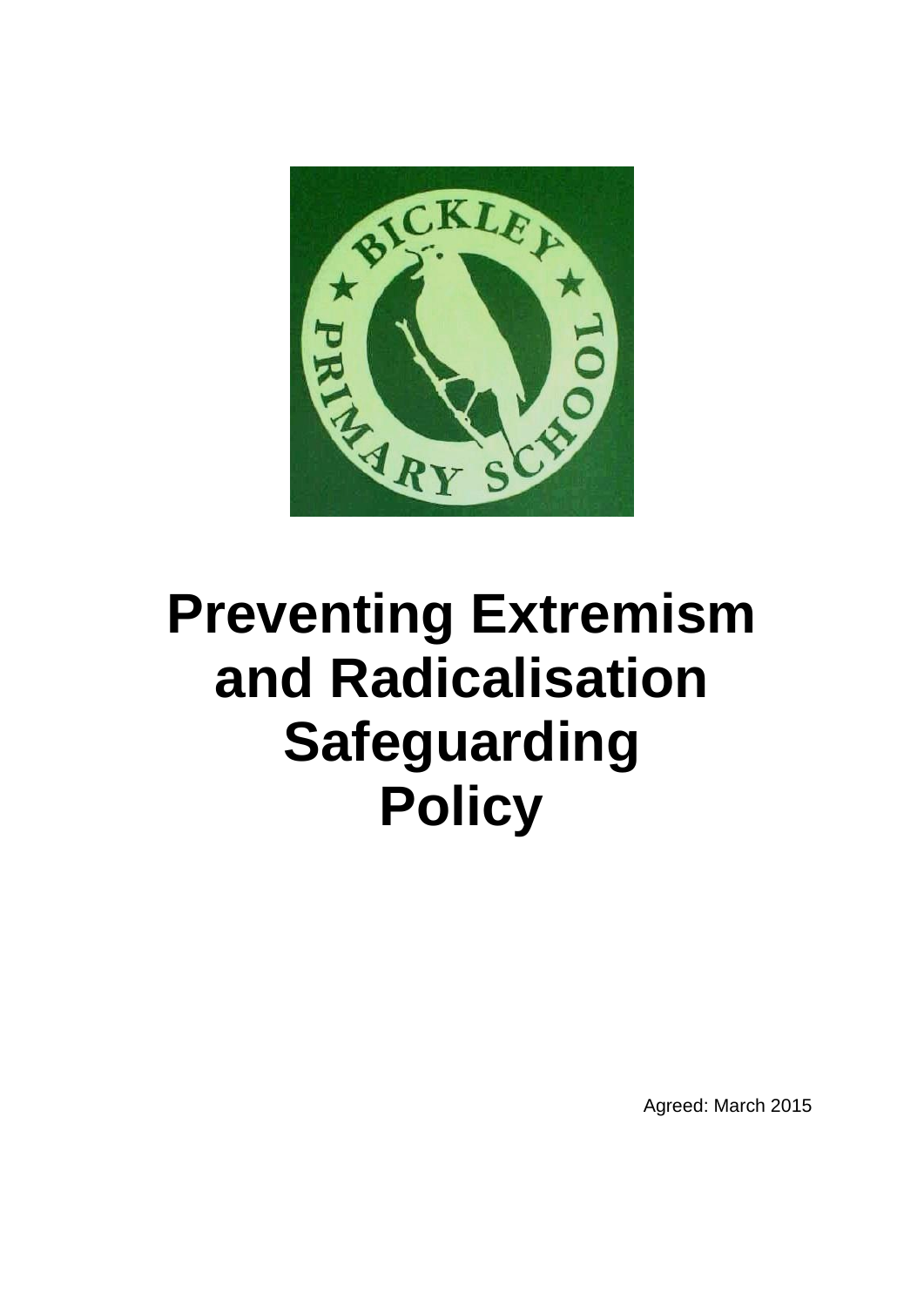### **Bickley Primary School Preventing Extremism and Radicalisation Safeguarding Policy**

#### **Introduction**

Bickley Primary School is committed to providing a secure environment for pupils, where children feel safe and are kept safe. All adults at Bickley primary School recognise that safeguarding is everyone's responsibility irrespective of the role they undertake or whether their role has direct contact or responsibility for children or not.

This Preventing Extremism and Radicalisation Safeguarding Policy is one element within our overall school arrangements to Safeguard and Promote the Welfare of all Children in line with 'Keeping Children Safe in Education' (2016)

Our school's Preventing Extremism and Radicalisation Safeguarding Policy also draws upon the guidance contained in 'The Prevent Duty.'

*<sup>1</sup>the physical, mental health and emotional well-being of children; the protection of children from harm and neglect; the education, training and recreation of children; the contribution made by them to society; and their social and economic wellbeing.*

### **School Ethos and Practice**

When operating this policy Bickley Primary School uses the following accepted Governmental definition of extremism which is:

*'Vocal or active opposition to fundamental British values, including democracy, the rule of law, individual liberty and mutual respect and tolerance of different faiths and beliefs; and/or calls for the death of members of our armed forces, whether in this country or overseas'.* 

There is no place for extremist views of any kind in our school, whether from internal sources – pupils, staff or governors - or external sources - school community, external agencies or individuals. Our pupils see our school as a safe place where they can explore controversial issues safely and where our teachers encourage and facilitate this – we have a duty to ensure this happens.

As a school, we recognise that extremism and exposure to extremist materials and influences can lead to poor outcomes for children and so should be addressed as a safeguarding concern as set out in this policy. We also recognise that if we fail to challenge extremist views, we are failing to protect our pupils.

Extremists of all persuasions aim to develop destructive relationships between different communities by promoting division, fear and mistrust of others based on ignorance or prejudice and thereby limiting the life chances of young people. Education is a powerful weapon against this; equipping young people with the knowledge, skills and critical thinking, to challenge and debate in an informed way.

Therefore, at Bickley Primary School, we will provide a broad and balanced curriculum, delivered by skilled professionals, so that our pupils are enriched, understand and become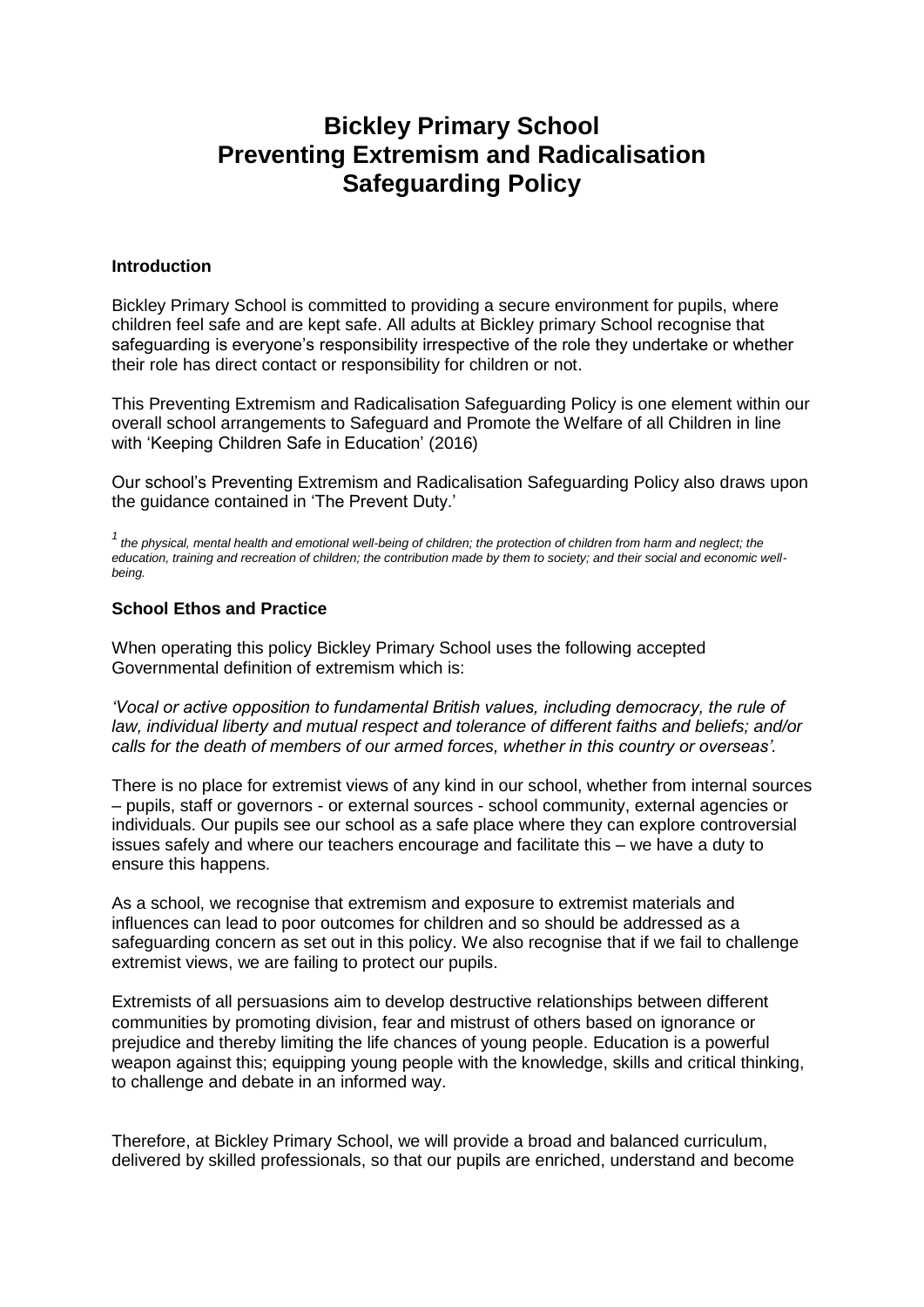tolerant of difference and diversity and also to ensure that they thrive, feel valued and not marginalized.

Furthermore, at Bickley Primary School we are aware that young people can be exposed to extremist influences or prejudiced views from an early age which emanate from a variety of sources and media, including via the internet, and at times pupils may themselves reflect or display views that may be discriminatory, prejudiced or extremist, including using derogatory language.

Any prejudice, discrimination or extremist views, including derogatory language, displayed by pupils or staff will always be challenged and where appropriate dealt with in line with our Behaviour and Discipline Policy for pupils and the Code of Conduct for staff.

As part of wider safeguarding responsibilities school staff will be alert to:

- Disclosures by pupils of their exposure to the extremist actions, views or materials of others outside of school, such as in their homes or community groups, especially where pupils have not actively sought these out.
- Graffiti symbols, writing or art work promoting extremist messages or images
- Pupils accessing extremist material online, including through social networking sites
- Parental reports of changes in behaviour, friendship or actions and requests for assistance
- Partner schools, local authority services, and police reports of issues affecting pupils in other schools or settings
- Pupils voicing opinions drawn from extremist ideologies and narratives
- Use of extremist or 'hate' terms to exclude others or incite violence
- Intolerance of difference, whether secular or religious or, in line with our equalities policy, views based on, but not exclusive to, gender, disability, homophobia, race, colour or culture
- Attempts to impose extremist views or practices on others
- Anti-Western or Anti-British views

Our school will closely follow any locally agreed procedure as set out by the Local Authority and/or Bromley's Safeguarding Children Board's agreed processes and criteria for safeguarding individuals vulnerable to extremism and radicalisation.

### **Teaching Approaches**

We will all strive to eradicate the myths and assumptions that can lead to some young people becoming alienated and disempowered, especially where the narrow approaches children may experience elsewhere may make it harder for them to challenge or question these radical influences. In our school this will be achieved by good teaching, primarily via PSHE; but also by adopting the methods outlined in the Government's guidance 'The Prevent Duty.'

### **Risk assessment**

The statutory guidance makes clear that schools and childcare providers are expected to assess the risk of children being drawn into terrorism, including support for extremist ideas that are part of terrorist ideology. This means being able to demonstrate both a general understanding of the risks affecting children and young people in the area and a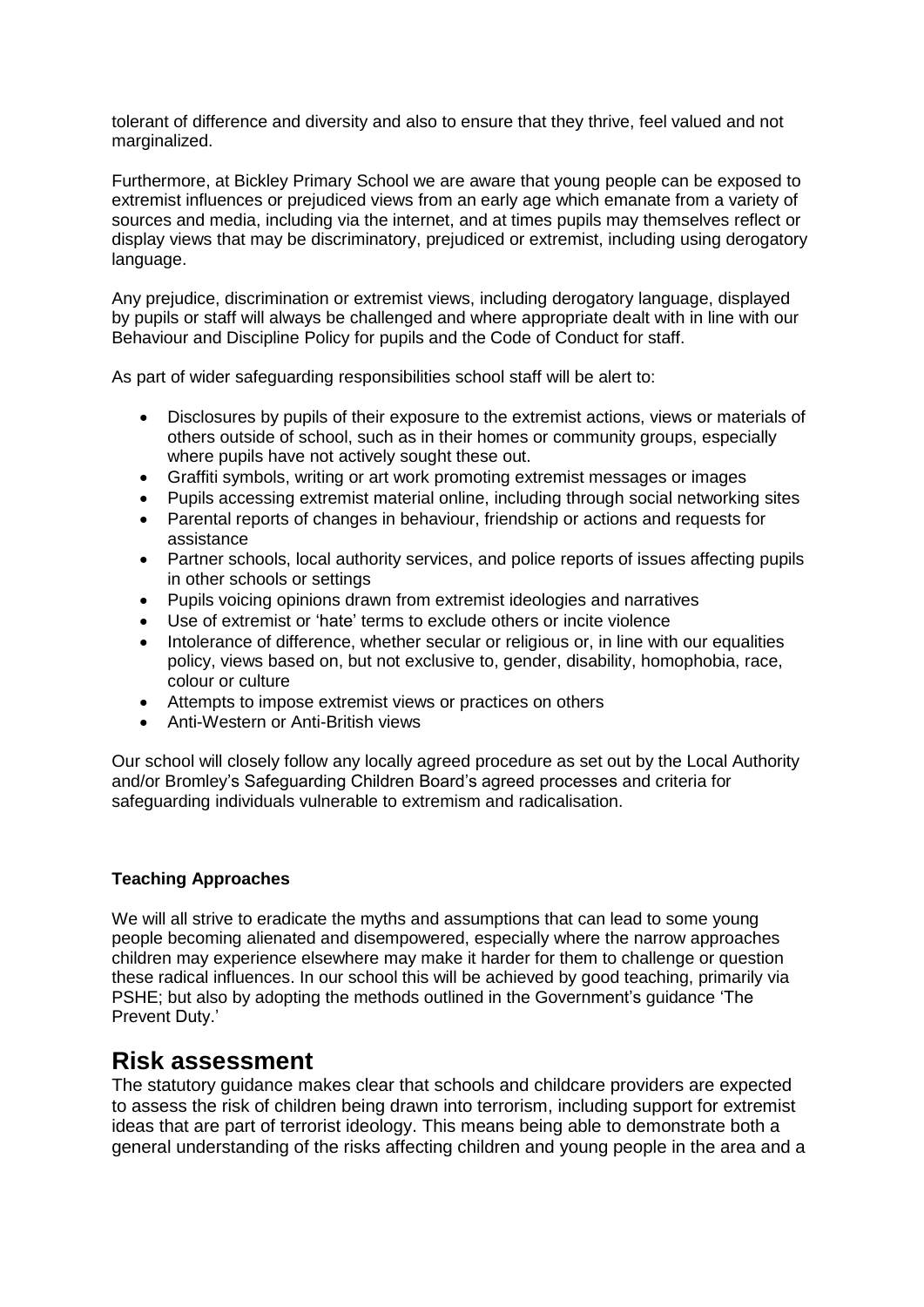specific understanding of how to identify individual children who may be at risk of radicalisation and what to do to support them.

The general risks affecting children and young people may vary from area to area, and according to their age. Schools and childcare providers are in an important position to identify risks within a given local context. It is important that schools and childcare providers understand these risks so that they can respond in an appropriate and proportionate way. At the same time schools and childcare providers should be aware of the increased risk of online radicalisation, as terrorist organisations such as ISIL seek to radicalise young people through the use of social media and the internet. The local authority and local police will be able to provide contextual information to help schools and childcare providers understand the risks in their areas.

There is no single way of identifying an individual who is likely to be susceptible to a terrorist ideology. As with managing other safeguarding risks, staff should be alert to changes in children's behaviour which could indicate that they may be in need of help or protection. Children at risk of radicalisation may display different signs or seek to hide their views. School staff should use their professional judgement in identifying children who might be at risk of radicalisation and act proportionately.

Even very young children may be vulnerable to radicalisation by others, whether in the family or outside, and display concerning behaviour. The Prevent duty does not require teachers or childcare providers to carry out unnecessary intrusion into family life but as with any other safeguarding risk, they must take action when they observe behaviour of concern.

Schools and childcare providers should have clear procedures in place for protecting children at risk of radicalisation. These procedures may be set out in existing safeguarding policies. It is not necessary for schools and childcare settings to have distinct policies on implementing the Prevent duty. General safeguarding principles apply to keeping children safe from the risk of radicalisation as set out in the relevant statutory guidance, Working together to safeguard children and Keeping children safe in education.

School staff and childcare providers should understand when it is appropriate to make a referral to the Channel programme. Channel is a programme which focuses on providing support at an early stage to people who are identified as being vulnerable to being drawn into terrorism. It provides a mechanism for schools to make referrals if they are concerned that an individual might be vulnerable to radicalisation. An individual's engagement with the programme is entirely voluntary at all stages. Detailed guidance on Channel is available.

An online general awareness training module on Channel is available. The module is suitable for school staff and other front-line workers. It provides an introduction to the topics covered by this advice, including how to identify factors that can make people 7 vulnerable to radicalisation, and case studies illustrating the types of intervention that may be appropriate, in addition to Channel.

### **Working in partnership**

The Prevent duty builds on existing local partnership arrangements. Local Safeguarding Children Boards (LSCBs) are responsible for co-ordinating what is done by local agencies for the purposes of safeguarding and promoting the welfare of children in their local area. Safeguarding arrangements should already take into account the policies and procedures of the LSCB. For example, LSCBs publish threshold guidance indicating when a child or young person might be referred for support.

Local authorities are vital to all aspects of Prevent work. In some priority local authority areas, Home Office fund dedicated Prevent co-ordinators to work with communities and organisations, including schools. Other partners, in particular the police and also civil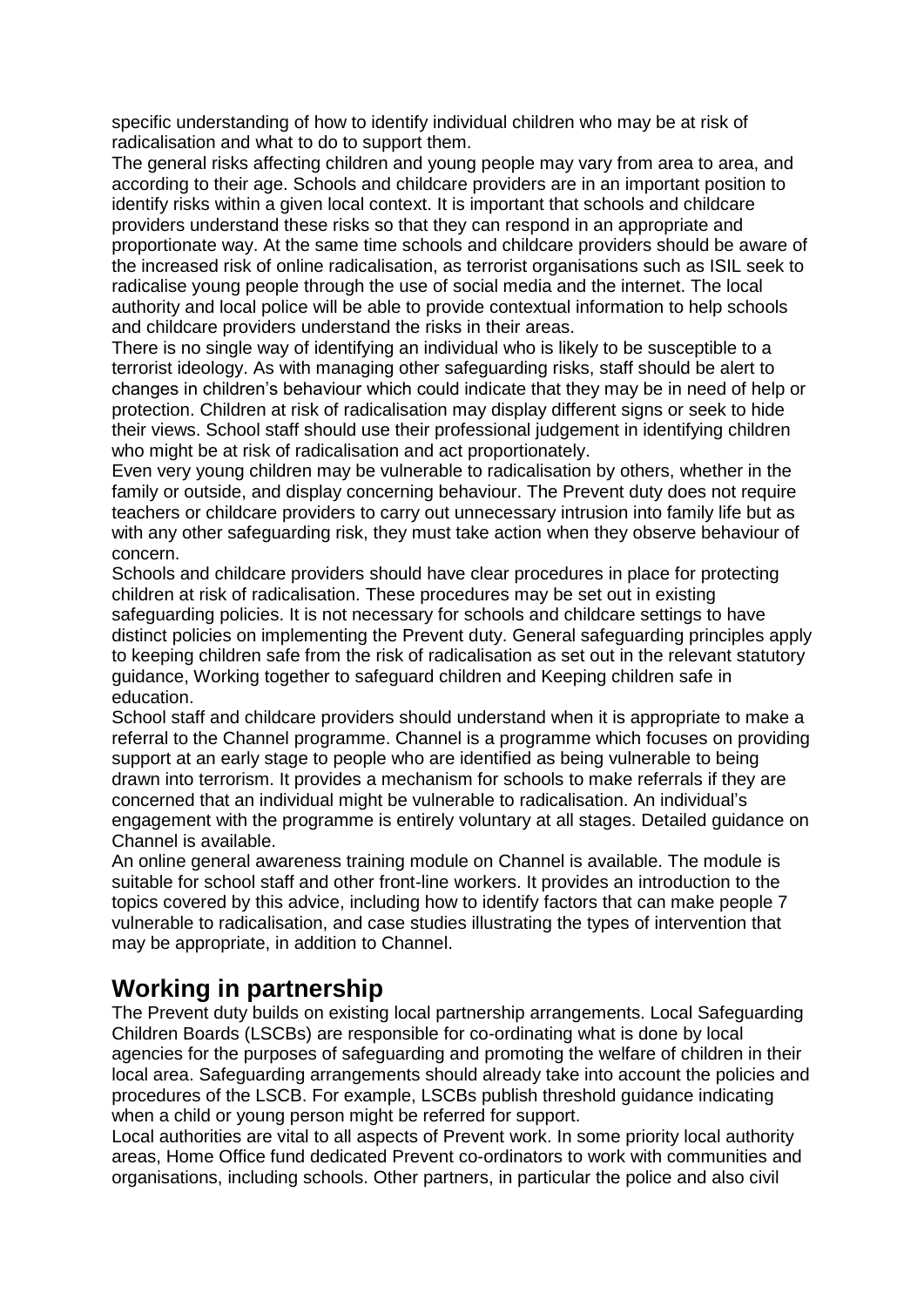society organisations, may be able to provide advice and support to schools on implementing the duty.

Effective engagement with parents / the family is also important as they are in a key position to spot signs of radicalisation. It is important to assist and advise families who raise concerns and be able to point them to the right support mechanisms.

### **Staff training**

The statutory guidance refers to the importance of Prevent awareness training to equip staff to identify children at risk of being drawn into terrorism and to challenge extremist ideas. The Home Office has developed a core training product for this purpose – Workshop to Raise Awareness of Prevent (WRAP). There are a number of professionals – particularly in safeguarding roles - working within Local Authorities, the Police, Health and Higher and Further Education who are accredited WRAP trained facilitators. We are working to build capacity within the system to deliver training.

Individual schools and childcare providers are best placed to assess their training needs in the light of their assessment of the risk. As a minimum, however, schools should ensure that the Designated Safeguarding Lead undertakes Prevent awareness training and is able to provide advice and support to other members of staff on protecting children from the risk of radicalisation. We recognise that it can be more difficult for many childcare providers, such as childminders, to attend training and we are considering other ways in which they can increase their awareness and be able to demonstrate that. This advice is one way of raising childcare providers' awareness.

## **IT policies**

The statutory guidance makes clear the need for schools to ensure that children are safe from terrorist and extremist material when accessing the internet in schools. Schools should ensure that suitable filtering is in place.

More generally, schools have an important role to play in equipping children and young people to stay safe online, both in school and outside. Internet safety will usually be integral to a school's ICT curriculum and can also be embedded in PSHE and SRE. General advice and resources for schools on internet safety are available on the UK Safer Internet Centre website.

As with other online risks of harm, every teacher needs to be aware of the risks posed by the online activity of extremist and terrorist groups.

### **Building children's resilience to radicalisation**

As explained above, schools can build pupils' resilience to radicalisation by providing a safe environment for debating controversial issues and helping them to understand how they can influence and participate in decision-making. Schools are already expected to promote the spiritual, moral, social and cultural development of pupils and, within this, fundamental British values. Advice on promoting fundamental British values in schools is available.

Personal, Social and Health Education (PSHE) can be an effective way of providing pupils with time to explore sensitive or controversial issues, and equipping them with the knowledge and skills to understand and manage difficult situations. The subject can be used to teach pupils to recognise and manage risk, make safer choices, and recognise when pressure from others threatens their personal safety and wellbeing. They can also develop effective ways of resisting pressures, including knowing when, where and how to get help. Schools can encourage pupils to develop positive character traits through PSHE, such as resilience, determination, self-esteem, and confidence.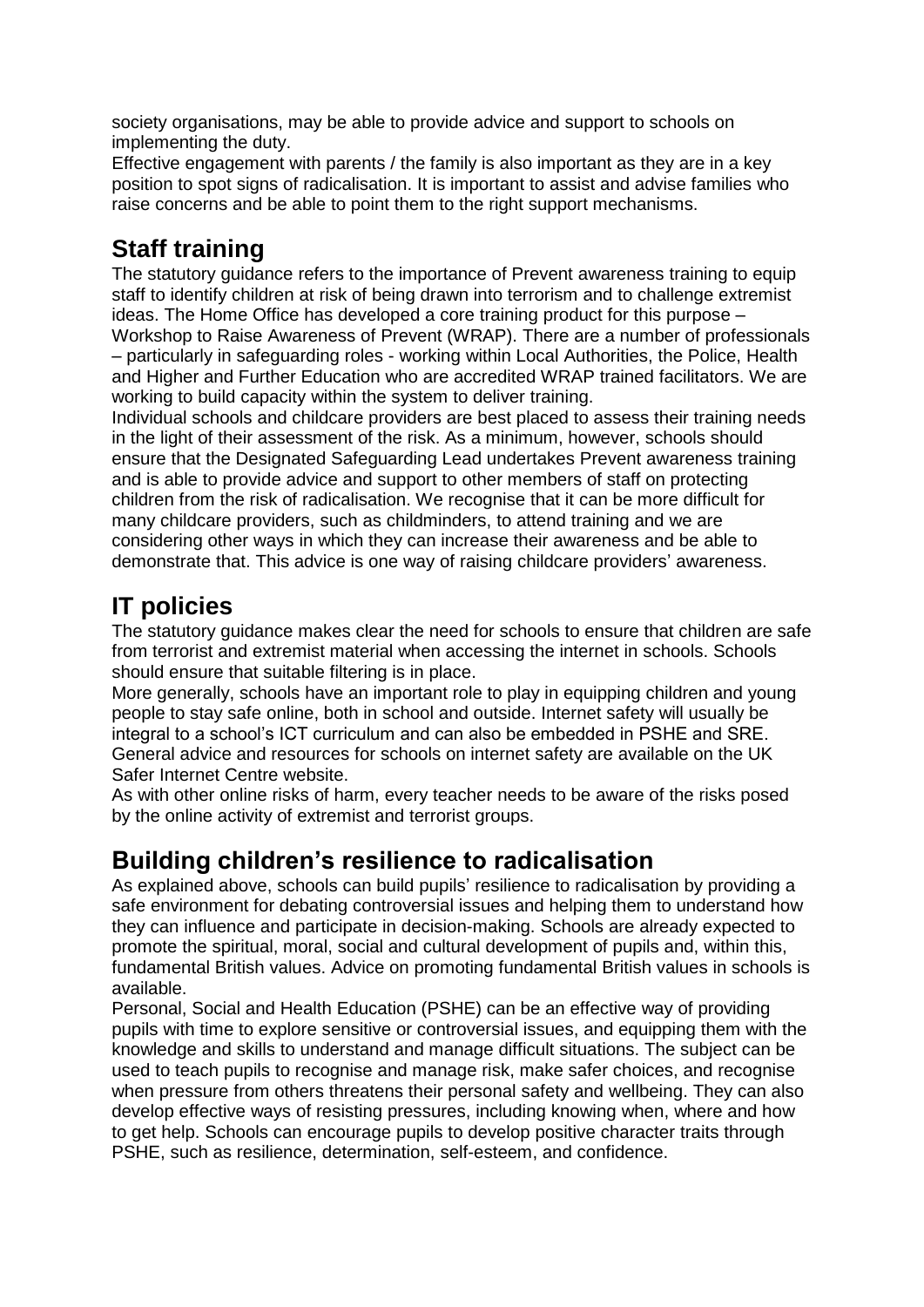Citizenship helps to provide pupils with the knowledge, skills and understanding to prepare them to play a full and active part in society. It should equip pupils to explore political and social issues critically, to weigh evidence, to debate, and to make reasoned arguments. In Citizenship, pupils learn about democracy, government and how laws are made and upheld. Pupils are also taught about the diverse national, regional, religious and ethnic identities in the United Kingdom and the need for mutual respect and understanding. A number of resources are available to support schools in this work. These include products aimed at giving teachers the confidence to manage debates about contentious issues and to help them develop their pupils' critical thinking skills. Local authorities and the local police may be able to advise on the resources which are available. In some cases these resources may be charged for, particularly where they are delivered by external facilitators. As with any other resources for use in the classroom, schools should satisfy themselves that they are suitable for pupils (for example in terms of their age appropriateness) and that staff have the knowledge and confidence to use the resources effectively.

Our goal is to build mutual respect and understanding and to promote the use of dialogue not violence as a form of conflict resolution.

We will also work with local partners, families and communities in our efforts to ensure our school understands and embraces our local context and values in challenging extremist views and to assist in the broadening of our pupil's experiences and horizons. We will help support pupils who may be vulnerable to such influences as part of our wider safeguarding responsibilities and where we believe a pupil is being directly affected by extremist materials or influences we will ensure that that pupil is offered mentoring. Additionally in such instances our school will seek external support from the Local Authority and/or local partnership structures working to prevent extremism.

At Bickley Primary School we will promote the British values of democracy, the rule of law, individual liberty, mutual respect and tolerance for those with different faiths and beliefs. We will teach and encourage pupils to respect one another and to respect and tolerate difference, especially those of a different faith or no faith. It is indeed our most fundamental responsibility to keep our pupils safe and prepare them for life in modern multi-cultural Britain and globally.

#### **Whistle Blowing**

Where there are concerns of extremism or radicalisation Pupils and Staff will be encouraged to make use of our internal systems to Whistle Blow or raise any issue in confidence.

Details of the procedure can be found in the Staff Handbook. **Child Protection**

Please refer to our Safeguarding and Child Protection Policy for the full procedural framework on our Child Protection duties.

Staff at Bickley Primary School will be alert to the fact that whilst Extremism and Radicalisation is broadly a safeguarding issue there may be some instances where a child or children may be at direct risk of harm or neglect. For example; this could be due to a child displaying risky behaviours in terms of the activities they are involved in or the groups they are associated with or staff may be aware of information about a child's family that may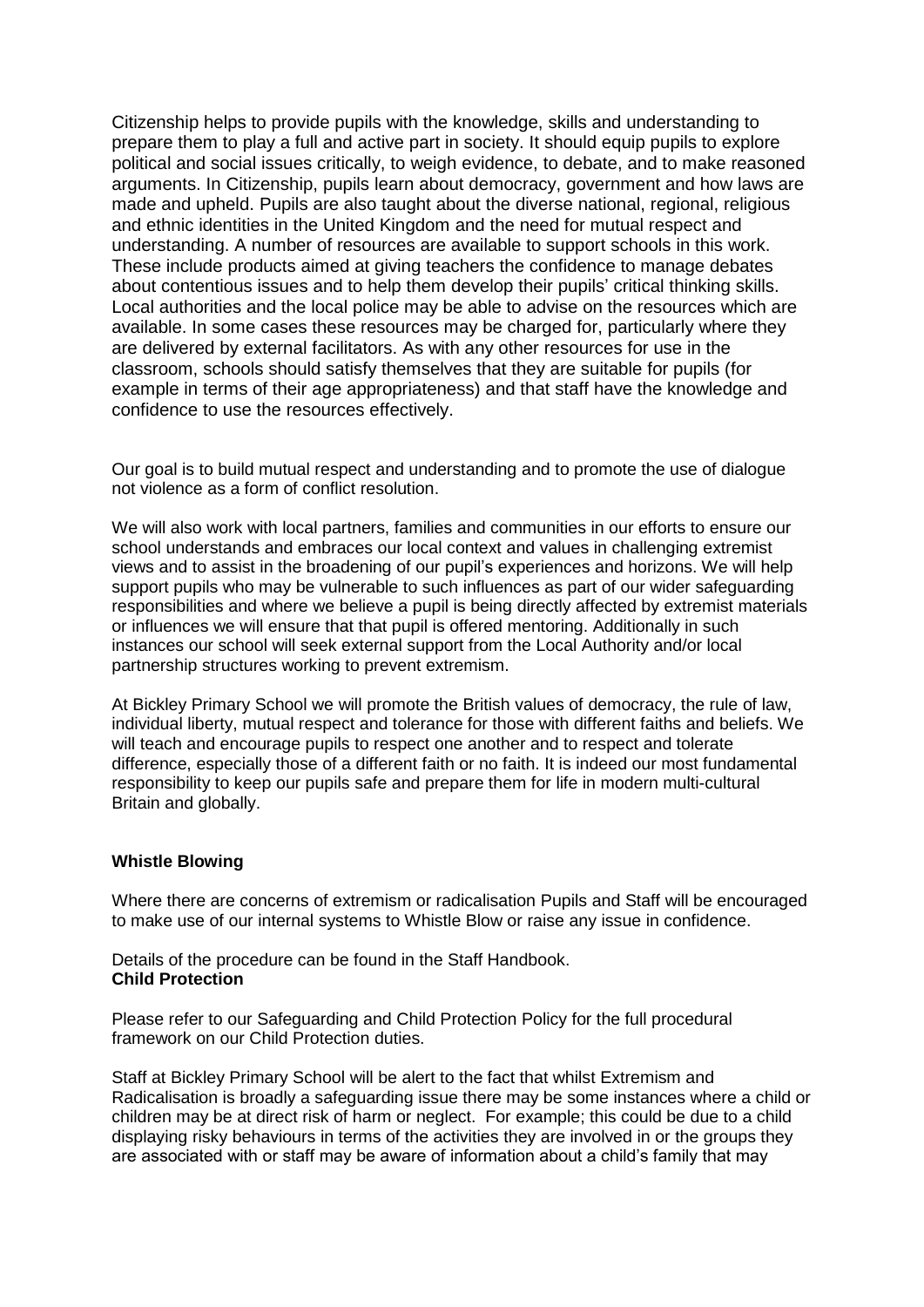equally place a child at risk of harm. (These examples are for illustration and are not definitive or exhaustive)

Therefore all adults working in Bickley Primary School (including visiting staff, volunteers' contractors, and students on placement) are required to report instances where they believe a child may be at risk of harm or neglect to the Designated Safeguarding Lead (Head teacher).

In Bickley Primary School our Child Protection reporting arrangements are set out fully in our Safeguarding and Child Protection.

### **Role of the Designated Safeguarding Lead**

The Designated Safeguarding Lead is: Head Teacher

The Deputy Designated Safeguarding Lead is: Deputy Head

The Designated Safeguarding Lead works in line with the responsibilities as set out at Annex B of the DfE Guidance 'Keeping Children Safe in Education'.

The Designated Safeguarding Lead is the focus person and local 'expert' for school staff, and others, who may have concerns about an individual child's safety or well-being and is the first point of contact for external agencies

In line with Recommendation 2 of Peter Clarke's Report; In Bickley Primary School the role of the Designated Safeguarding Lead will be extended, at the appropriate time, to include the responsibilities of the PREVENT strand of the Government's counter-terrorism strategy.

#### **Training**

Whole school in-service training on Safeguarding and Child Protection will be organised for staff each year and will comply with the prevailing arrangements agreed by the Local Authority and Bromley's Safeguarding Children Board and will, in part, include training on extremism and radicalisation and its safeguarding implications.

The Designated Safeguarding Lead will attend training courses as necessary and the appropriate inter-agency training organised by the Bromley Safeguarding Children Board at least every two years. Again this will include training on extremism and radicalisation and its safeguarding implications.

#### **Role of Governing Body**

The Governing Body of our School will undertake appropriate training to ensure that they are clear about their role and the parameters of their responsibilities as Governors, including their statutory safeguarding duties.

The Governing Body of our school will support the ethos and values of our school and will support the school in tackling extremism and radicalisation.